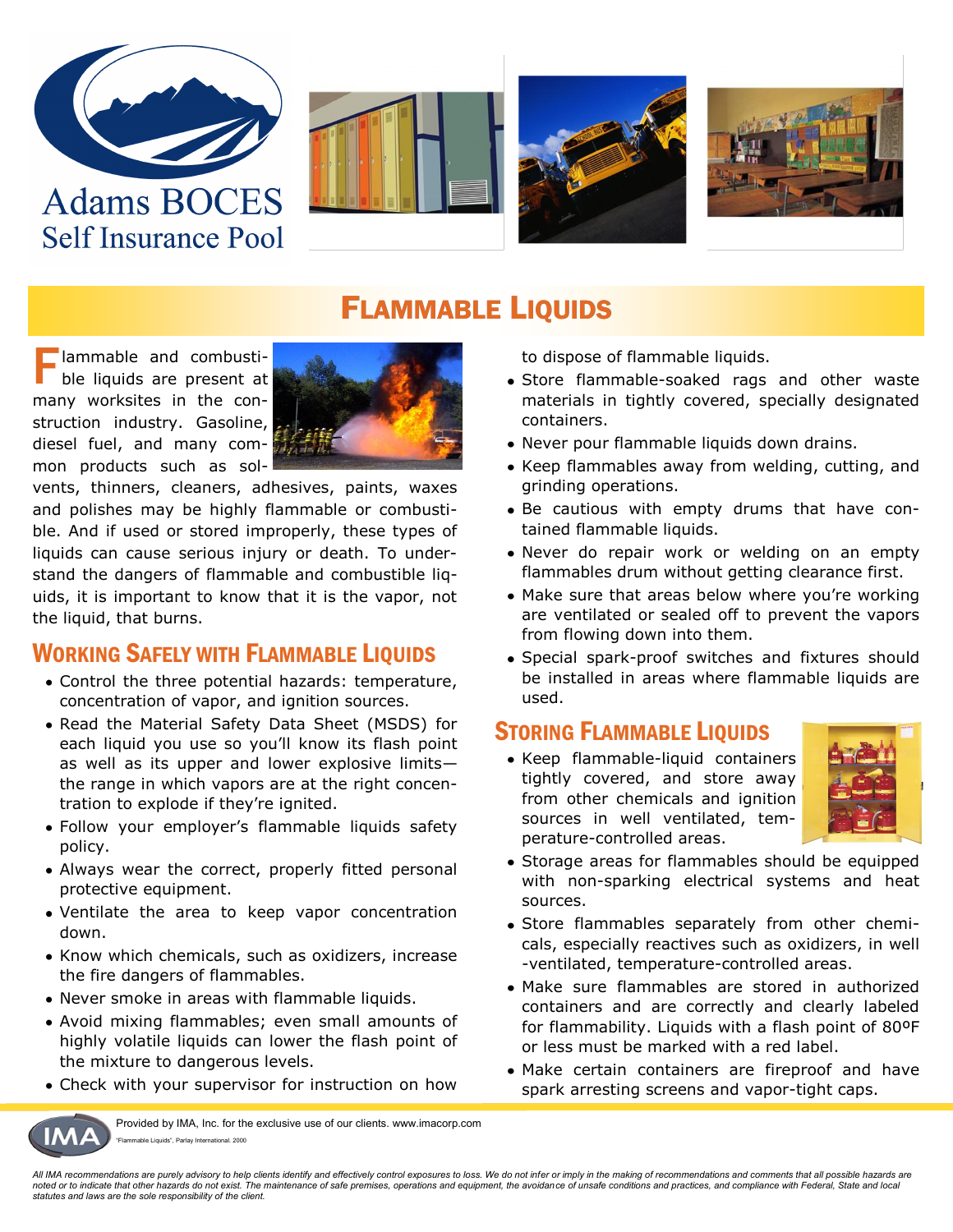

## **Adams BOCES Self Insurance Pool**







## LÍQUIDOS INFLAMABLES

L os líquidos inflamables y combustibles están presentes en muchos lugares de trabajo en la industria de la construcción. La gasolina, el combustible diésel y muchos productos comunes como los solventes, los diluyentes, los



limpiadores, los adhesivos, las pinturas, las ceras y los esmaltes pueden ser altamente inflamables o combustibles. Y si se utilizan y guardan inadecuadamente, estos tipos de líquidos pueden causar una lesión grave o la muerte. Para comprender los peligros de los líquidos inflamables y combustibles, es importante saber que es el vapor, y no el líquido, lo que se quema.

### CÓMO TRABAJAR CON LÍQUIDOS INFLAMABLES SIN QUE OCURRAN ACCIDENTES

- Controle los tres peligros posibles: temperatura, concentración de vapor y fuentes de inflamación
- Lea las Hojas de datos sobre la seguridad de los materiales (MSDS, por sus siglas en inglés) de cada líquido que utilice de modo que sepa cuál es su temperatura de inflamabilidad, así como sus límites de explosión máximos y mínimos: el margen en que los vapores se encuentran con la concentración adecuada para explotar si se encienden.
- Cumpla con la política de seguridad de su empresa para líquidos inflamables.
- Siempre utilice el equipo de protección personal correcto y ajustado a su medida.
- Ventile el área para mantener baja la concentración de vapor.
- Sepa cuáles sustancias químicas, como los oxidantes, aumentan el peligro de incendios con sustancias inflamables.
- Nunca fume en áreas con líquidos inflamables.
- Evite mezclar sustancias inflamables; incluso cantidades pequeñas de líquidos muy volátiles pueden reducir a niveles peligrosos la temperatura de inflamabilidad de la mezcla.
- Consulte a su supervisor(a) para que le dé instrucciones sobre cómo deshacerse de líquidos inflamables.
- Almacene trapos empapados con sustancias inflamables y otros desechos en envases diseñados específicamente para esto herméticamente cerrados (de manera que no entre aire).
- Nunca vierta líquidos inflamables por las tuberías de desagüe.
- Mantenga las sustancias inflamables lejos de trabajos de soldadura, cortadura y trituración.
- Tenga cuidado con los envases vacíos que alguna vez contuvieron líquidos inflamables.
- Nunca realice trabajos de reparación ni soldadura en un bidón de sustancias inflamables vacío sin que primero le den autorización para hacerlo.
- Asegúrese de que las áreas situadas debajo de donde usted esté trabajando estén ventiladas o aisladas para impedir que los vapores desciendan hasta ellas.
- Se deberán instalar interruptores y dispositivos especiales a prueba de chispas en las áreas donde se utilicen líquidos inflamables.

#### CÓMO ALMACENAR LÍQUIDOS INFLAMABLES

- Mantenga los envases con líquidos inflamables hermética-
- mente cerrados y almacenados lejos de otras sustancias químicas y fuentes de inflamación, en áreas bien ventiladas y con temperaturas controladas.



- Las áreas de almacenamiento para sustancias inflamables deberán estar equipadas con sistemas eléctricos y fuentes de calor antichispas.
- Almacene sustancias inflamables por separado de otras sustancias químicas, especialmente de las reactivas como son los oxidantes, en áreas bien ventiladas y con temperaturas controladas.
- Asegúrese de que las sustancias inflamables estén almacenadas en envases autorizados y etiquetados correcta y claramente con respecto a su combustibilidad. Aquellos líquidos con una temperatura de inflamabilidad de 80º F (26º C) o menos deberán ser señalados con una etiqueta roja.
- Asegúrese de que ciertos envases sean incombustibles y de que tengan una pantalla amortiguadora de chispas y tapas herméticas para impedir el escape de vapores.



Provided by IMA, Inc. for the exclusive use of our clients. www.imacorp.com able Liquids", Parlay International, 2000

*All IMA recommendations are purely advisory to help clients identify and effectively control exposures to loss. We do not infer or imply in the making of recommendations and comments that all possible hazards are noted or to indicate that other hazards do not exist. The maintenance of safe premises, operations and equipment, the avoidance of unsafe conditions and practices, and compliance with Federal, State and local statutes and laws are the sole responsibility of the client.*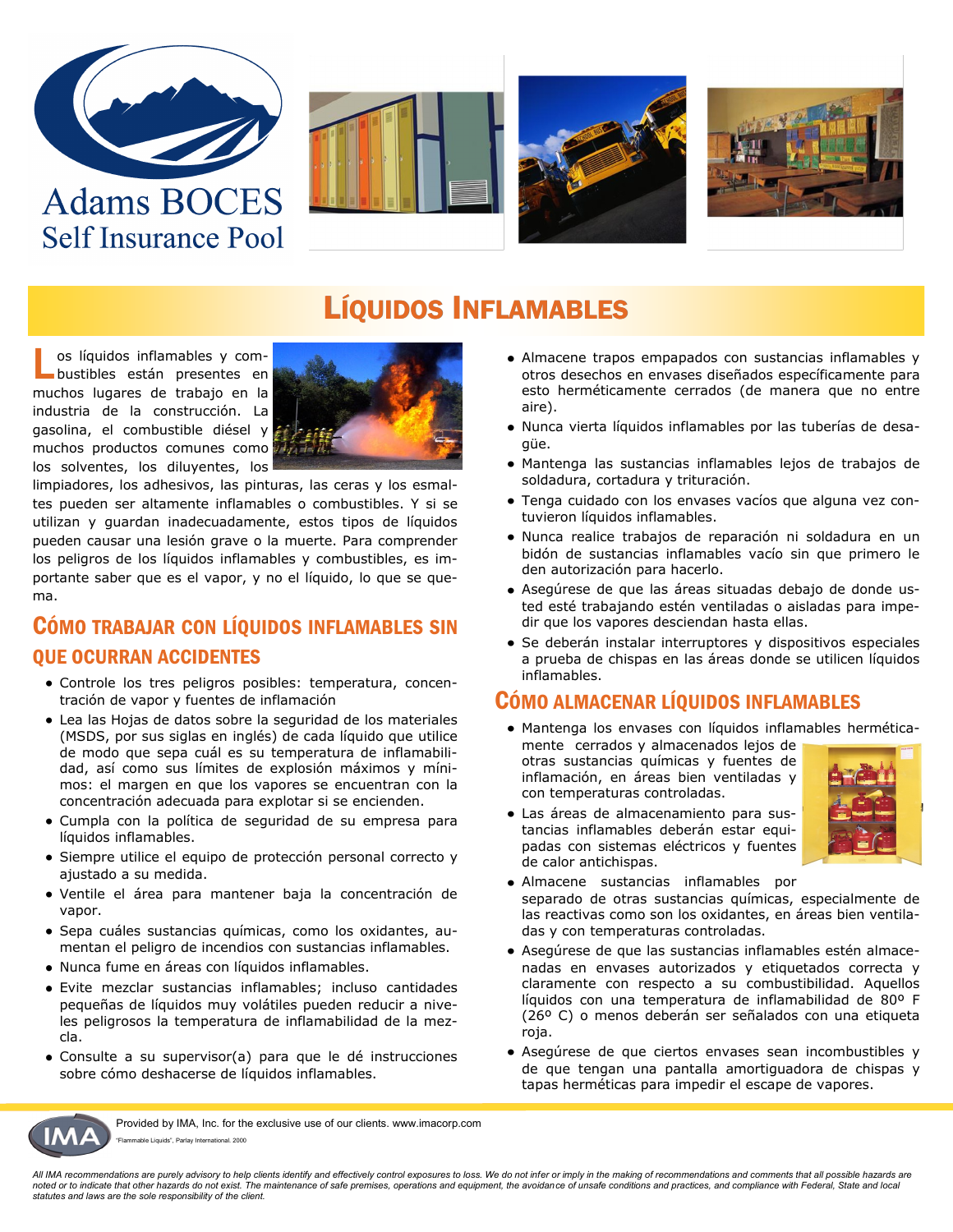

## TYPES OF FIRE EXTINGUISHERS









Provided by IMA, Inc. for the exclusive use of our clients. www.imacorp.com ble Liquids", Parlay International, 2000

*All IMA recommendations are purely advisory to help clients identify and effectively control exposures to loss. We do not infer or imply in the making of recommendations and comments that all possible hazards are*  noted or to indicate that other hazards do not exist. The maintenance of safe premises, operations and equipment, the avoidance of unsafe conditions and practices, and compliance with Federal, State and local<br>statutes and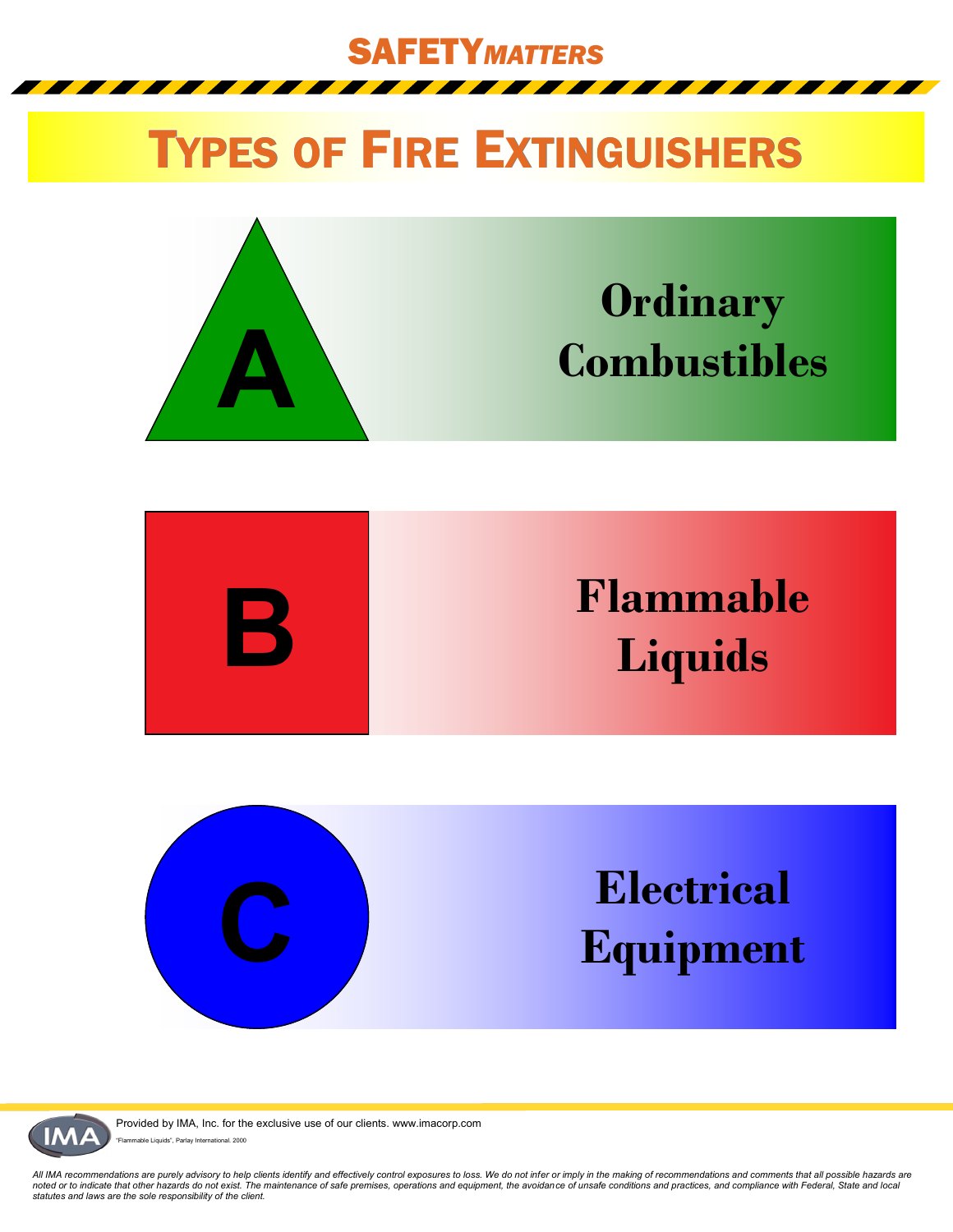SAFETY*MATTERS*

# TIPOS DE EXTINTORES DE INCENDIOS









Provided by IMA, Inc. for the exclusive use of our clients. www.imacorp.com ble Liquids", Parlay International, 2000

*All IMA recommendations are purely advisory to help clients identify and effectively control exposures to loss. We do not infer or imply in the making of recommendations and comments that all possible hazards are*  noted or to indicate that other hazards do not exist. The maintenance of safe premises, operations and equipment, the avoidance of unsafe conditions and practices, and compliance with Federal, State and local<br>statutes and